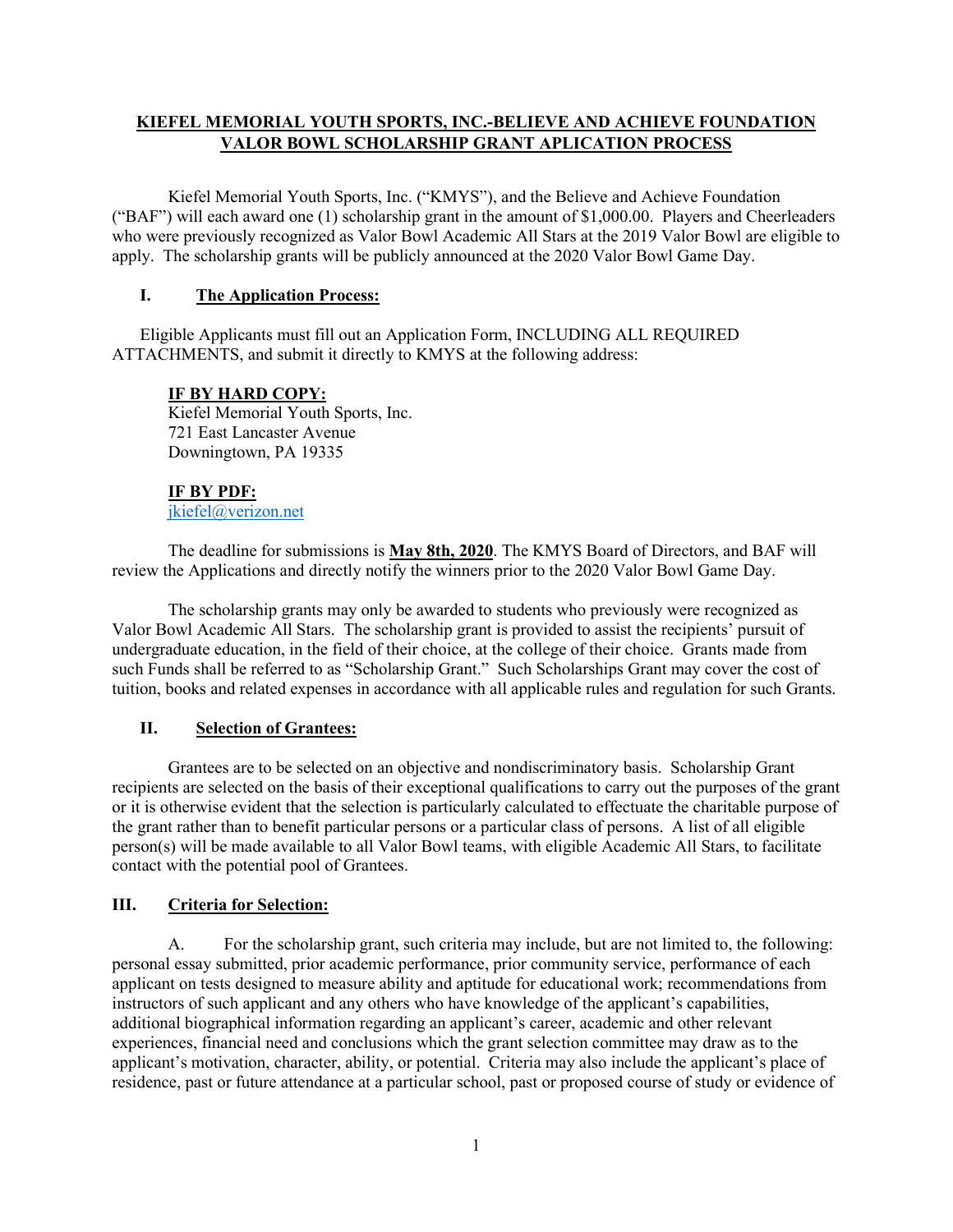his or her artistic, scientific or other special talent. Preference may be given to applicants of a particular sex, race, ethnic background or religion so long as such preference does not violate public policy.

B. Recipients of Scholarship Grants must be students, whether full-time or part-time, who receive a scholarship for study at an educational institution that provides an educational program acceptable for full credit toward a bachelor's or higher degree, or offers a training program to prepare students for gainful employment in a recognized occupation and is authorized under federal or state law to provide such a program and is accredited by a national recognized accreditation agency and all Scholarship Grants must be used for tuition and related expenses (as further described in Section VII below) at an educational institution described in IRC §170(b)(1)(A)(ii), i.e., such institution must normally maintain a regular faculty and curriculum and must normally have a regularly organized body of students in attendance at the place where the educational activities are carried on.

C. KMYS and BAF each reserve the right to impose additional, minor reasonable restrictions and/or requirements upon the awarding of scholarship grants and the administration of such grants. This will include, but not be limited, providing proper credential concerning admission, and/or enrollment. Any substantial or material changes will be made only with approval of the KMYS' Board of Directors, and the BAF Board of Directors.

# **IV. Grant Selection Committee:**

A. KMYS' Board of Directors, and the BAF Board of Directors, shall serve as the selection committee charged with the evaluation of candidates for the Scholarship Grant.

B. Every member of any selection committee charged with the evaluation of candidates for scholarship grants shall be obligated to disclose any personal knowledge of and relationship with any potential grantee under consideration and to refrain from participation in the award process in a circumstance where he or she would derive, directly or indirectly, a private benefit if any potential grantee or grantees are selected over others. No grant covered by this policy may be awarded to any member of the KMYS or BAF Board of Directors, any substantial contributor to KMYS or BAF, any employee of the KMYS or BAF, or any other disqualified person as defined in IRC §4946(a) with respect to the KMYS or BAF, or, with respect to grants from a particular Fund, any Donor-Advisor or substantial contributor to such Fund or any member of a selection committee to such Fund, or for a purpose that is inconsistent with the purposes described in IRC  $\S$  170(c)(2)(B).

# **V. Grant Renewals:**

Each grant will be awarded for a one-time, one-year period, with no renewals.

# **VI. Supervision of Scholarship Grants:**

A. Unless otherwise provided in the fund agreement establishing a Scholarship Grant, each Scholarship Grant shall be paid by KMYS and BAF directly to the educational institution for the use of the scholarship recipient. Each educational institution must be described in IRC  $\S170(b)(1)(A)(ii)$  and must agree in writing to use the grant funds to defray the scholarship recipient's expenses or to pay the funds (or a portion thereof) to the recipient only if the recipient is enrolled at such educational institution and his or her standing at such educational institution is consistent with the purposes and conditions of the grant.

B. Unless otherwise provided in the fund agreement establishing a Scholarship Grant, a condition of each Scholarship Grant is that it will be used only for qualified tuition and related expenses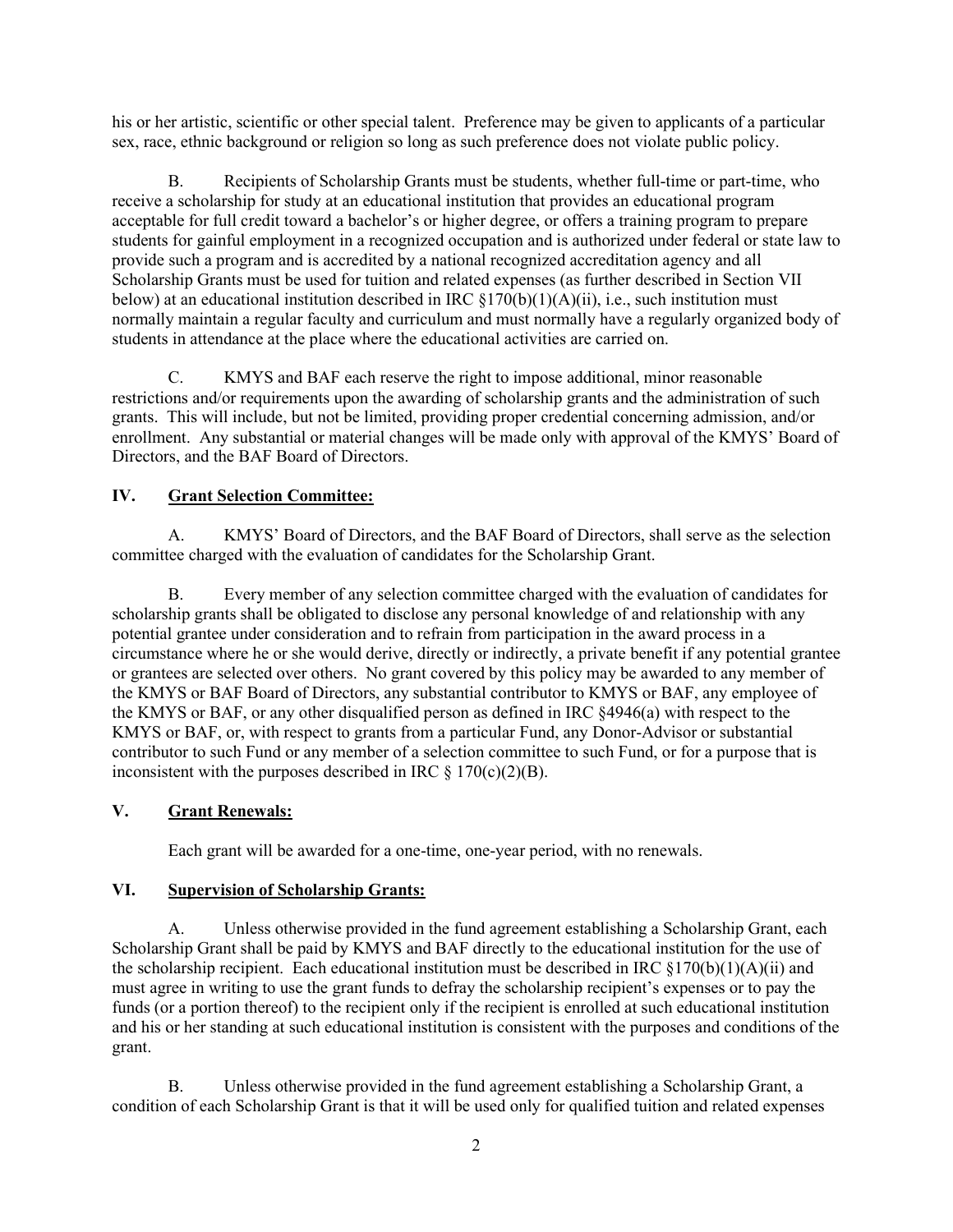within the meaning of IRC  $\S117(b)(2)$ , and for room and board. Accordingly, a Scholarship Grant can be used only for: (1) tuition and fees required for the enrollment or attendance of the student at a qualifying institution; (2) fees, books, supplies, and equipment required for courses of instruction at such an educational institution; and  $(3)$  room and board. An additional condition is that no part of the Scholarship Grant shall be used as payment for teaching, research, or other services by the scholarship recipient required as a condition for receiving the scholarship.

C. If for any reason, a Scholarship Grant is paid to a person other than the educational institution attended by the scholarship recipient or if the Scholarship Grant is used for expenses other than qualified tuition and related expenses within the meaning of IRC §117(b)(2) or for room and board, KMYS and BAF must receive a report on the progress of each recipient of such a Scholarship Grant at least once each year. This report must include a summary of the use of the funds awarded, and the grantee's courses taken (if any) and grades received (if any) in each academic period. This report must be verified by the educational institution. A final report is also required. Where the reports submitted or other information (including the failure to submit reports) indicate that all or any part of a scholarship grant is not being used in furtherance of the purposes of such grant, KMYS and BAF is under a duty to investigate. While conducting its investigation, KMYS and BAF shall withhold further payments to the extent possible until any delinquent reports required under the foregoing provisions of these procedures have been submitted. If KMYS or BAF learns that all or any part of a grant is not being used in furtherance of the purposes of the grant, KMYS and BAF shall take all reasonable and appropriate steps to recover the grant funds and/or ensure restoration of the diverted funds to the purposes of the grant.

D. If such a diversion occurs and the grantee has not previously diverted grant funds to any use not in furtherance of the purposes of the grant, KMYS and BAF shall withhold any further payments to the grantee until it has received the grantee's assurance that future diversions shall not occur and shall require the grantee to take extraordinary precautions to prevent future diversions from occurring.

E. Where a grantee has previously diverted funds received from KMYS or BAF and KMYS or BAF determines that any part of a grant has again been used for improper purposes, KMYS or BAF shall take all reasonable and appropriate steps to recover the grant funds and/or ensure restoration of the diverted funds to the purposes of the grant. In such case, KMYS or BAF shall withhold further payments until: (a) the diverted funds are in fact recovered or restored; (b) KMYS or BAF has received the grantee's assurances that future diversions will not occur; and (c) KMYS or BAF requires the grantee to take extraordinary precautions to prevent future diversions from occurring.

F. The phrase "all reasonable and appropriate steps," as used above, shall include legal action where appropriate, but need not include legal action if such action would in all probability not result in the satisfaction of execution on a judgment.

# **VII. Recordkeeping Requirements:**

KMYS and BAF shall retain the following records in connection with all Scholarship Grants:

A. All information obtained by KMYS and BAF to evaluate the qualifications of potential grantees, the identification of grantees (including any relationship of any grantee to KMYS or BAF, or to a director or officer of KMYS or BAF), the purpose and amount of each grant, and any additional information KMYS or BAF obtains in complying with its grants administration procedures. Information pertaining to unsuccessful applicants for awards shall be kept along with information on successful applicants.